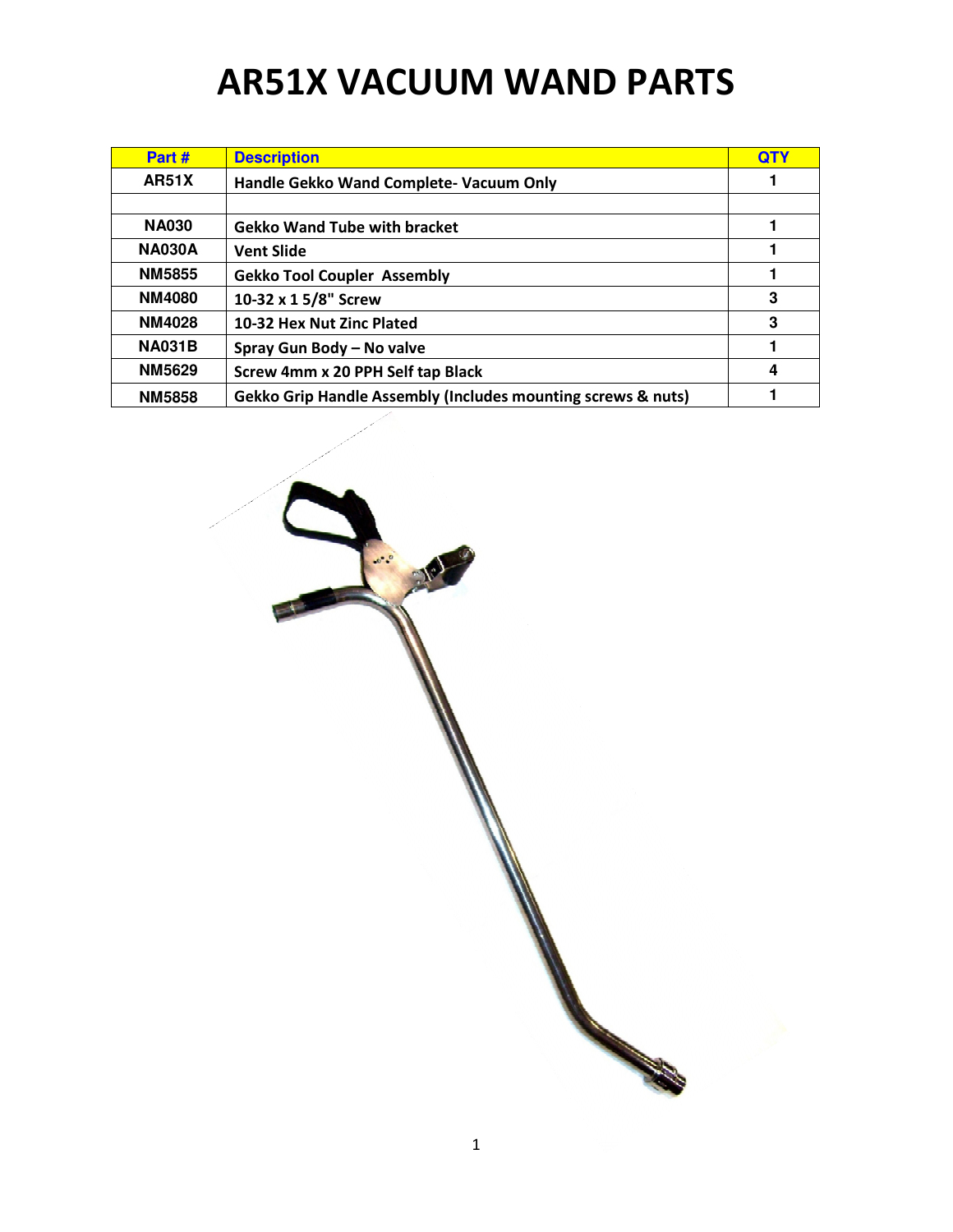## AR51X VACUUM WAND PARTS

Spray Gun Body NA031B – Without screws - Modified for mounting.

- Install four screws NM5629 into the holes near the back of the plastic body.
- Drill three 3/16" holes all the way through plastic body in the three holes near the front of the plastic body.